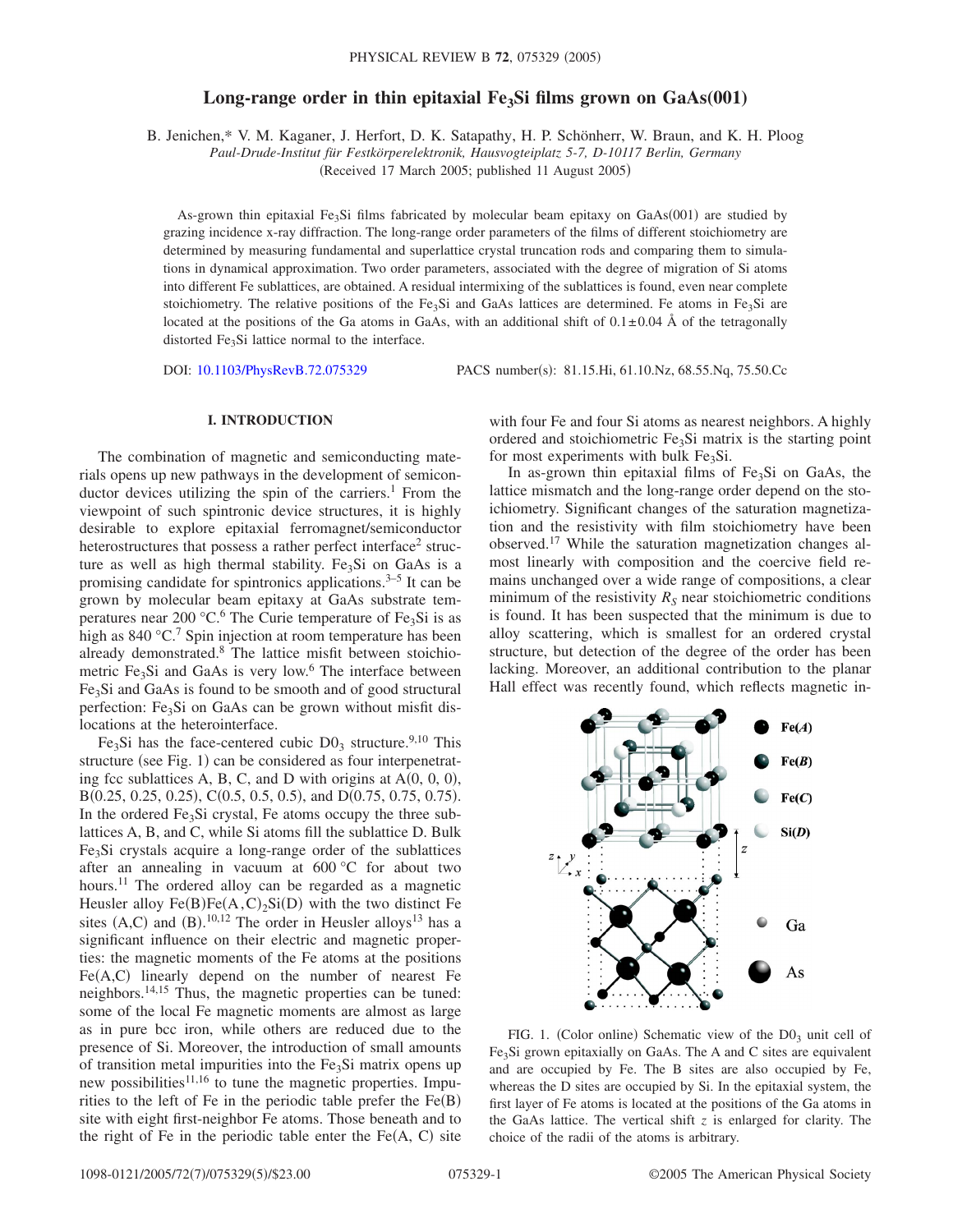|                    | Si cell      | Si content<br>in $Fe3Si$ | Layer<br>thickness |         | Order parameters |                | Relaxation | Resistivity              |
|--------------------|--------------|--------------------------|--------------------|---------|------------------|----------------|------------|--------------------------|
| Sample             | temperature  |                          |                    | Misfit  | $\alpha$         |                | ٨          |                          |
|                    | $(^\circ C)$ | $(\%)$                   | (nm)               | $(\%)$  | to Fe $(B)$      | to Fe $(A, C)$ | A          | $(\mu\Omega \text{ cm})$ |
|                    | 1395         | 25.5                     | 32.6               | $-0.06$ | $\theta$         | 0.3            | 0.14       | 23                       |
| $\mathcal{L}$<br>∠ | 1390         | 22.5                     | 28.4               | 0.15    | 0.25             | 0.28           | 0.06       | 50                       |
| $\mathcal{R}$      | 1375         | 16.5                     | 28.2               | 0.62    | 0.25             | 0.5            | 0.08       | 103                      |

TABLE I. Structural parameters and the low temperature resistivities of the samples under investigation.

teractions with reduced crystal symmetry for certain Fe sublattices in ordered  $Fe<sub>3</sub>Si$  on GaAs.<sup>18</sup>

Our aim in the present work is the determination of long range order in thin  $Fe<sub>3</sub>Si$  films by grazing incidence x-ray diffraction (GID) measurements. We use the same measurements for a precise determination of position of the  $Fe<sub>3</sub>Si$ unit cell with respect to the GaAs substrate. We utilize the method of grazing incidence diffraction that is ideally suited for thin film investigation, since it gives access even to those reflections that cannot be measured by conventional diffraction methods.

### **II. EXPERIMENTAL**

The  $Fe<sub>3</sub>Si$  films were grown by solid source molecular beam epitaxy (MBE). The GaAs(001) templates were prepared in a separate III-V growth chamber using standard GaAs growth techniques. The sample was then transferred into an As-free chamber through UHV for the  $Fe<sub>3</sub>Si$  deposition. The Fe<sub>3</sub>Si layers were grown<sup>6</sup> on the As-rich GaAs surface at 200 °C with a growth rate of 24 nm h<sup>-1</sup>. The Si cell temperature was varied in order to obtain different degrees of stoichiometry of the films. The Si content of the film was obtained<sup>6</sup> from the position of the Fe<sub>3</sub>Si layer peak on the x-ray diffraction curve. For the present study, we have chosen three samples with different Si contents; see Table I. Samples 1 and 2 are nearly stoichiometric, sample 1 with a small Si surplus, sample 2 with a slight Fe excess. Sample 3 is clearly nonstoichiometric.

The x-ray measurements were performed at the wiggler beamline U125/2 KMC (PHARAO) at the storage ring BESSY in Berlin, Germany. A double crystal Si(111) monochromator was used. The energy of the radiation was 10 keV. A six-circle x-ray diffractometer<sup>19</sup> was used for grazing incidence diffraction measurements. The incidence angle was 1.2°. The acceptance angle of the detector was 0.1° perpendicular to the surface and  $1^{\circ}$  (open slits) parallel to the surface. Additional conventional coplanar x-ray diffraction measurements were made using a Panalytical X-Pert system with Ge (220) hybrid monochromator and CuK $\alpha_1$  radiation.

### **III. THEORY**

The stoichiometric compound  $Fe<sub>3</sub>Si$  possesses three types of reflections. Fundamental reflections, which are not influenced by disorder, are given by  $H + K + L = 4n$ , where *n* is an integer and *(HKL)* are the Miller indices of the diffracting net planes. The structure amplitude of these reflections is

$$
F_0 = 4(f_{\rm Si} + 3f_{\rm Fe}),\tag{1}
$$

where  $f_{\text{Si}}$  and  $f_{\text{Fe}}$  are the atomic scattering factors of the respective elements.

The disorder is described by two order parameters  $\alpha$  and  $\beta$ , which are fractions of Si atoms occupying the Fe(B) and  $Fe(A, C)$  sites, respectively. There are two distinct types of superlattice reflections.<sup>9</sup> Reflections with odd  $H, K, L$  are sensitive to both types of disorder, the structure amplitude being

$$
F_1 = 4i(1 - 2\alpha - \beta)(f_{\rm Si} - f_{\rm Fe}).
$$
 (2)

Reflections given by  $H + K + L = 2n$  (where *n* is an integer) are sensitive to disorder in the  $Fe(A, C)$  sublattice,

$$
F_2 = -4(1 - 2\beta)(f_{\rm Si} - f_{\rm Fe}).
$$
\n(3)

In order to obtain the order parameters  $\alpha$  and  $\beta$ , we measure diffraction curves of all three types of reflections and fit them by dynamical diffraction calculations. They are obtained for each sample by a simultaneous fit of the diffracted intensities of all the measured  $Fe<sub>3</sub>Si$  peaks. The epitaxial layers themselves are thin enough and their diffraction peaks can be well fitted in the kinematical approximation. However, we want to fit simultaneously the layer and the substrate peaks, the latter serving as an internal reference to obtain the absolute values of the structure amplitudes  $(1)$ – $(3)$ . The dynamical calculation automatically solves this problem.

The dynamical diffraction theory for layer structures is well established, and we use the well-known algorithm described in Ref. 20 and references therein. One point of the dynamical calculations needs a special discussion. The scattering properties of each layer are described by the Fourier components of the polarizability  $\chi_{\text{H}}$ . In the computer programs for the analysis of x-ray diffraction experiments available so far, the coefficients  $\chi_{\rm H}$  are considered as eigenproperties of each layer. That means that the origin of the unit cell to calculate  $\chi_{\text{H}}$  is chosen independently for each layer, usually according to the symmetry of the respective layer. The phase factor  $exp(i\mathbf{H} \cdot \mathbf{R})$  that arises if the origin is shifted by a real-space distance **R** is not taken into consideration. Such a phase factor does not appear if all epitaxial layers have a similar structure (an AlAs/GaAs superlattice would be a simple example). However, if the structures are different, the relative positions of the unit cells are not known in advance and an additional phase factor in the polarizability of one layer with respect to another may appear.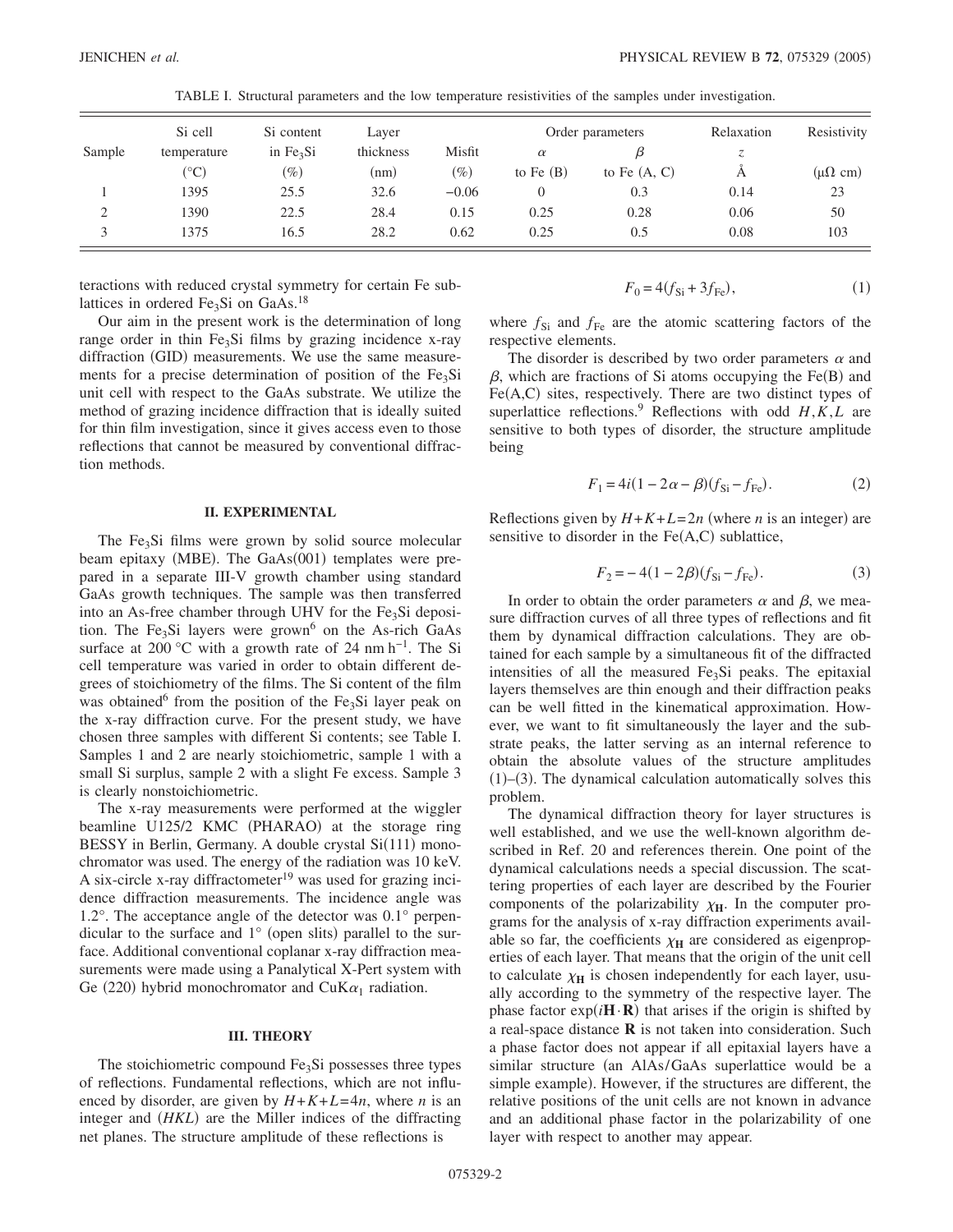

FIG. 2. Calculated CTRs at the 111 reflection from a stoichiometric fully ordered  $Fe<sub>3</sub>Si$  layer (30 nm thick) on  $GaAs(001)$  for the lattice registry shown in Fig. 1 (full line) and for the case of the Fe<sub>3</sub>Si structure shifted by  $1/2$  of the unit cell in the  $(100)$  direction (broken line).

The problem is resolved by choosing a common origin for all structures. This is a commonplace in surface diffraction,<sup>21,22</sup> but not taken into consideration in practical dynamical diffraction calculations. Figure 2 shows the influence of the relative shift of the crystal lattices on the diffraction curves. We compare a crystal truncation rod (CTR) scan at the 111 reflection calculated for relative positions of the  $Fe<sub>3</sub>Si$  and GaAs lattices shown in Fig. 1 with the same scan for the case when the Fe<sub>3</sub>Si lattice is shifted by  $1/2$  of the unit cell in the interfacial plane. The corresponding shift of the layer thickness oscillations is obvious. Thus, we have included the relative positions of the layer and the substrate crystal lattices in the fits to obtain the registry of the layer on the substrate. The *z* component (normal to the interface) of the shift is a relaxation at the interface. A similar analysis is commonly performed in x-ray surface structure studies to obtain the registry of a reconstructed layer with respect to the bulk structure, but has not been applied to studies of epitaxial layers so far.

## **IV. RESULTS**

Figure 3 combines CTR scans performed on sample 1 at different bulk reflections. The width of the GaAs substrate peak is limited by the resolution of the experimental setup. The  $Fe<sub>3</sub>Si$  layer peak is broadened due to the small thickness of the layer, and evidencing periodic side maxima thanks to the high quality of its top and bottom interfaces (see Table I). The layer peak is fairly close to the substrate peak, indicating that the sample is nearly stoichiometric. The 004 and 022 reflections are not sensitive to disorder. The 002 and 222 reflections are influenced by disorder in the  $Fe(A, C)$  sublattice, see Eq.  $(3)$ , and the 111, 311, and 113 reflections are sensitive to disorder in both sublattices  $Fe(B)$  and  $Fe(A, C)$ , as given by Eq.  $(2)$ . A well-pronounced Fe<sub>3</sub>Si layer reflection in all these scans indicates a high degree of long-range structural order in the layer.

All measured curves were fitted simultaneously by the dynamical diffraction calculations. We obtain the order parameters  $\alpha$  and  $\beta$  from the relative intensities of the layer peaks (with the substrate peak serving as an internal refer-



FIG. 3. Measured (thicker gray lines) and fitted (fine black lines) CTRs of sample 1 near different reciprocal lattice points. The fits of all curves are performed simultaneously with one and the same set of parameters. The sample is nearly stoichiometric with a slight surplus of Si and exhibits an ordered structure with some disorder due to the migration of Si atoms into the  $Fe(A,C)$  sublattice. The coordinate *L* along the CTRs has its origin at the respective GaAs peak.

ence), the layer thickness from the oscillation period and the registry of the lattices from the phase of the oscillations. The order parameters are found to be  $\alpha = 0$  and  $\beta = 0.3$  (see Table I) with an accuracy of  $\pm 0.05$ . Thus, the as-grown Fe<sub>3</sub>Si layer of sample 1 is not fully ordered, although it is nearly stoichiometric. Approximately 30% of Si has left its sublattice D and exchanged with the  $Fe(A, C)$  atoms. The Si atoms did not exchange with Fe(B) atoms. This is an unexpected result, since in Fe<sub>3</sub>Si powder samples an excess of Si was found to replace the Fe(B) sites.  $9-11$ 

From the positions of the intensity oscillations, we find that the  $Fe<sub>3</sub>Si$  and GaAs lattices are positioned with respect to each other, as shown schematically in Fig. 1, i.e., the  $Fe(A)$  atoms at the positions of Ga atoms. The  $Fe<sub>3</sub>Si$  unit cell is found to be shifted up vertically along *z* by 0.14Å with respect to the GaAs unit cell. No signatures of an interface reconstruction are found.

Figure 4 shows the CTR scans of sample 2. The  $Fe<sub>3</sub>Si$ film of sample 2 contains 22.55% Si, i.e., it is nearly stoichiometric with a small deficit of Si. The fundamental 022 and 004 reflections are similar to those of sample 1, as expected. A large amplitude of the thickness oscillations in the 002 reflection and weak contrast in the 111 reflection indicates that the disorder mainly involves the order parameter  $\alpha$ . The simultaneous fit of all experimental curves gives  $\alpha$  $= 0.25$  and  $\beta = 0.28$  with an accuracy of  $\pm 0.05$ . Thus, sample 2 still shows some long-range order with considerable disorder. In this case about 25% of the Si atoms migrate into the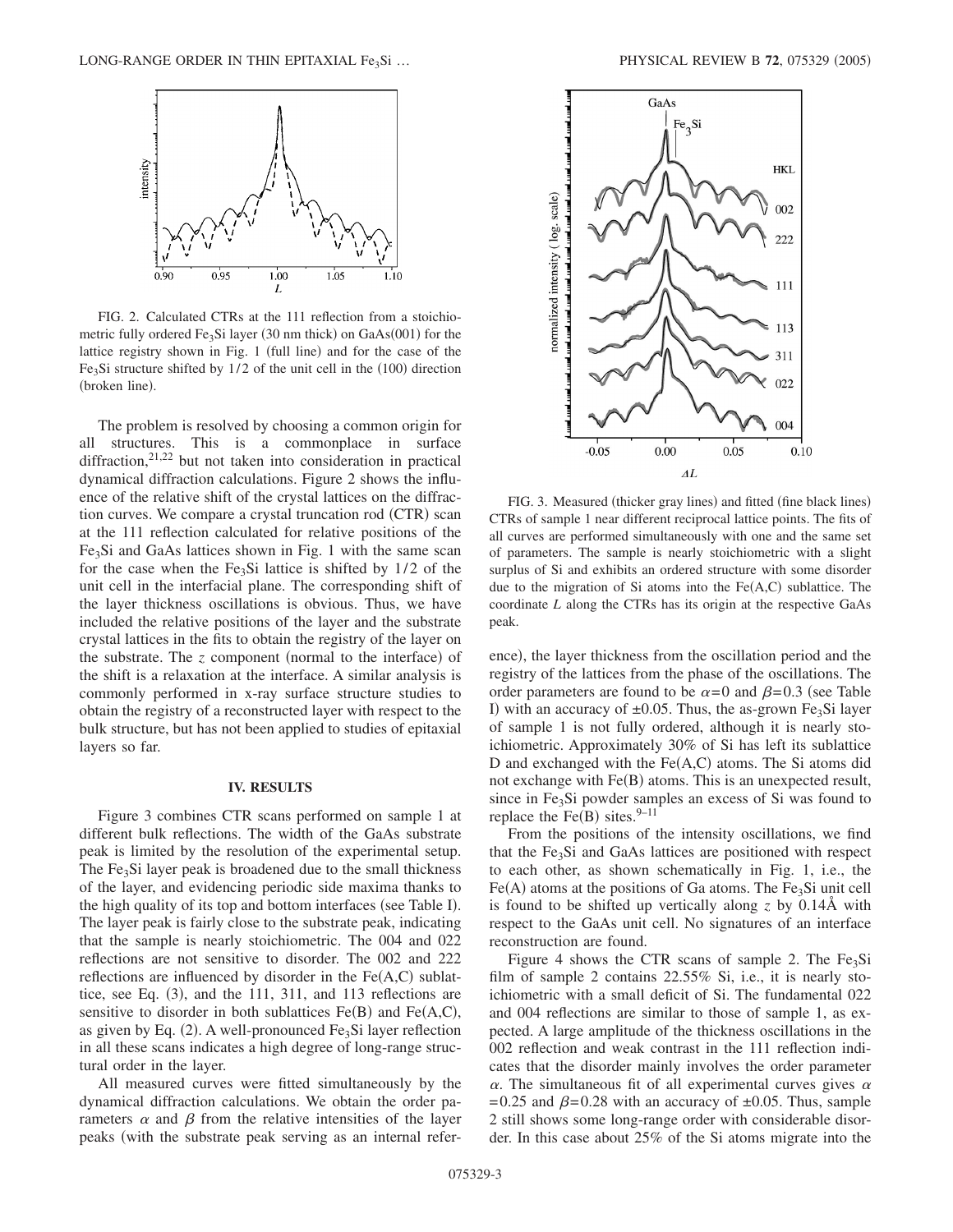

FIG. 4. Measured (thicker gray lines) and fitted (fine black lines) CTRs of sample 2 near different reciprocal lattice points. The sample is nearly stoichiometric with a slight excess of Fe. Longrange order is found as well. In contrast to sample 1, the misfit is of opposite sign, and the Si atoms migrate to all the Fe sublattices.

Fe(B) sublattice, whereas 28% of the Si atoms migrate into the  $Fe(A, C)$  sublattices.

Figure 5 shows analogous scans of sample 3. The film contains only 16.5% Si, i.e., it is highly nonstoichiometric. The fundamental reflection 022 shows the layer peak with the adjacent thickness oscillations. All the measured superlattice reflections (002, 111, 131, and 311) of the layer vanish and only the GaAs substrate peaks remain. The fits to the experimental curves give  $\alpha = 0.25$  and  $\beta = 0.5$ , i.e., a complete intermixing of Fe and Si in the sublattices. The film does not show any long-range order.

Thus, the long-range order in  $Fe<sub>3</sub>Si$  epitaxial layers strongly depends on their stoichiometry. Near stoichiometry the layers are ordered. It is important to note that the almost complete long-range order is observed without additional thermal treatment, which is usually required for the preparation of bulk samples. The slight remaining disorder may be due to the relatively low growth temperature, which has been chosen to avoid the possible intermixing of Fe and/or Si with Ga and/or As at the ferromagnet/semiconductor interface. Figure 6 illustrates the resistivity  $R<sub>S</sub>$  of several Fe<sub>3</sub>Si films measured at 77 K as a function of the composition. The parameter  $x$  is the deviation from stoichiometric composition. Samples investigated in the present work by grazing incidence diffraction are marked by full circles. The ordered Fe<sub>3</sub>Si films (samples 1 and 2) have a lower resistivity  $R_S$  than the fully disordered film (see also Table I). Sample 1, which exhibits the highest order, has the smallest  $R<sub>S</sub>$ , indicating that the alloy scattering is indeed an important factor.



FIG. 5. Measured (thicker gray lines) and fitted (fine black lines) CTRs of sample 3 near different reciprocal lattice points. The sample is nonstoichiometric and exhibits a highly disordered structure.

#### **V. SUMMARY**

In conclusion, we analyzed MBE-grown  $Fe<sub>3</sub>Si$  films on GaAs using grazing incidence x-ray diffraction. We characterized the relative positions of the film and the substrate lattices as well as the long-range order in films with different stoichiometry. The  $Fe(A)$  atoms are positioned above the Ga atoms, as shown in Fig. 1. The  $Fe<sub>3</sub>Si$  lattice is shifted with



FIG. 6. Resistivity  $R_S$  of several Fe<sub>3</sub>Si films measured at 77 K as a function of the deviation *x* from stoichiometric composition. The three samples investigated by grazing incidence diffraction are marked by full circles.